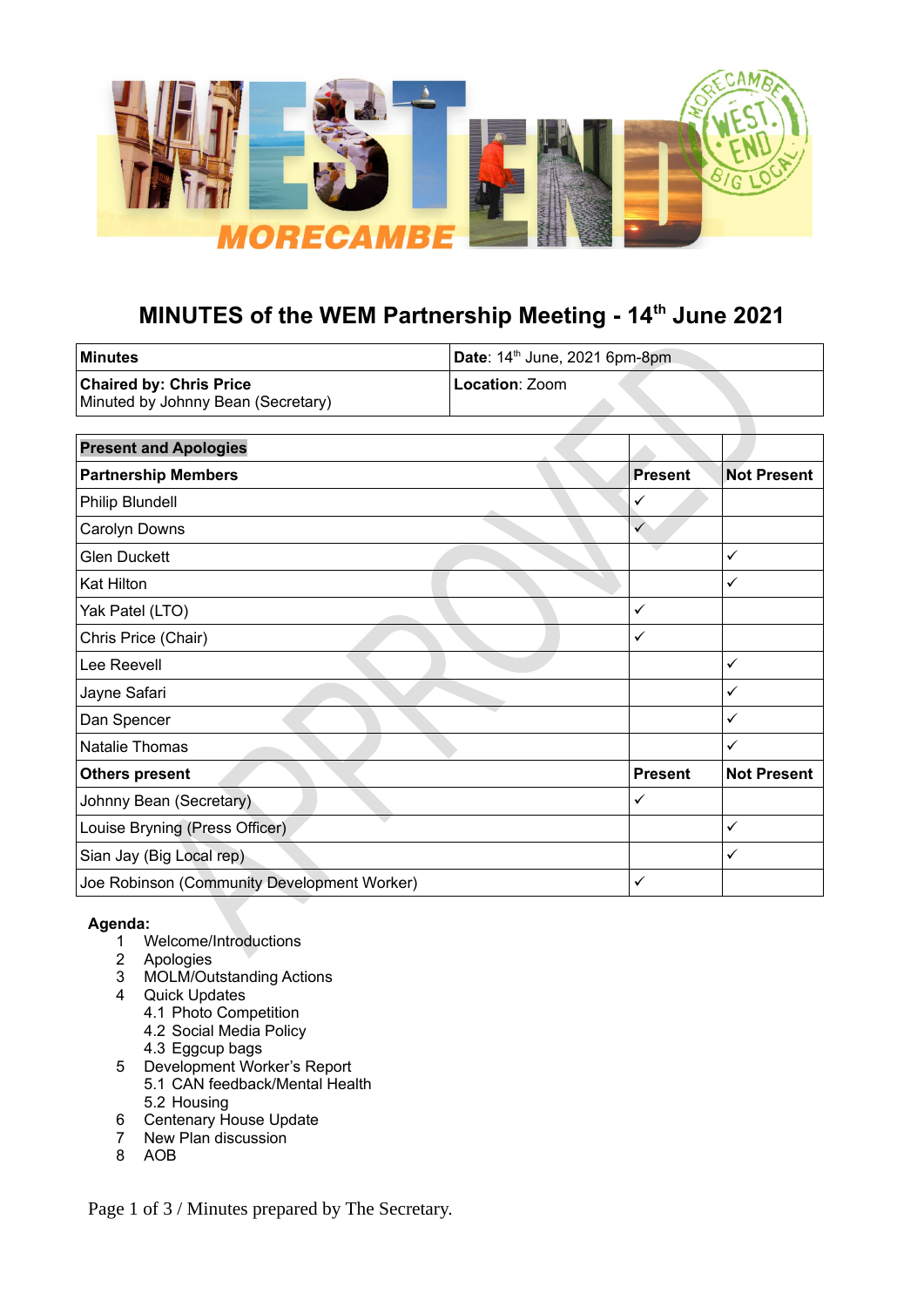# **Item 1.0: Welcome & introduction from the Chair**

**Discussion**: The Chair welcomed everyone to the group.

## **Item 2.0: Apologies**

**Discussion**: The secretary gave the apologies received from those not present.

## **Item 3.0: Minutes of the Last Meeting/Outstanding Actions/Matters Arising**

**Discussion**: The Minutes of the Last Meeting were circulated prior to the meeting.

**Decision**:

**Action 1**: The Secretary to circulate the draft minutes (May) for agreement via email.

# **Item 4.1: Photo Competition**

**Discussion:** The entries into the photo competition were reviewed (anonymously).

**Decision**: A unanimous agreement by all present selected a winner of the competition whose picture of a rainbow after a storm at the start of the  $2<sup>nd</sup>$  lockdown perfectly captured the feeling of the time we are in.

**Action 2**: The Secretary to notify the photo competition winner and post on website/social media.

## **Item 4.2: Social Media Policy**

**Discussion**: The Secretary had drafted a social media policy, which was discussed.

**Decision**: The policy needs sharing with all partnership members for comment/feedback.

**Action 3**: The Secretary to share the social media policy V1 via email to partnership members for comment/feedback by end of June.

# **Item 4.3: Egg Cup Bags**

**Discussion**: As previously discussed, our idea for Egg Cup to produce ethical cotton bags for life with the WEM logon on to give to customers. The Development worker had looked into costings with Eggcup. Egg Cup will contribute 10% to the cost of the bags.

**Decision**: A budget of up £800 was agreed by those present, to be ratified by the partnership via email. N.B. Ratification has been gained since the meeting from Jayne, Viv, Kat and Natalie, as well as those present.

# **Item 5.1: CAN Feedback/Mental Health**

**Discussion**: At the recent CAN meeting, Yak and Joe raised the question of what could be done collectively in the West End to combat Mental Health issues. Looking for ideas. Carolyn mentioned research opportunities with Lancaster University and local organisations.

**Decision**: Follow up discussion to be arranged.

### **Item 5.2: Housing**

**Discussion**: The Development Worker talked through a slide presentation update on the progress of Housing as a theme for WEM. A short discussion took place.

**Decision**: Aims and budget need approval. WEM to do some quantitative consultation work to gather

Page 2 of 3 / Minutes prepared by The Secretary.